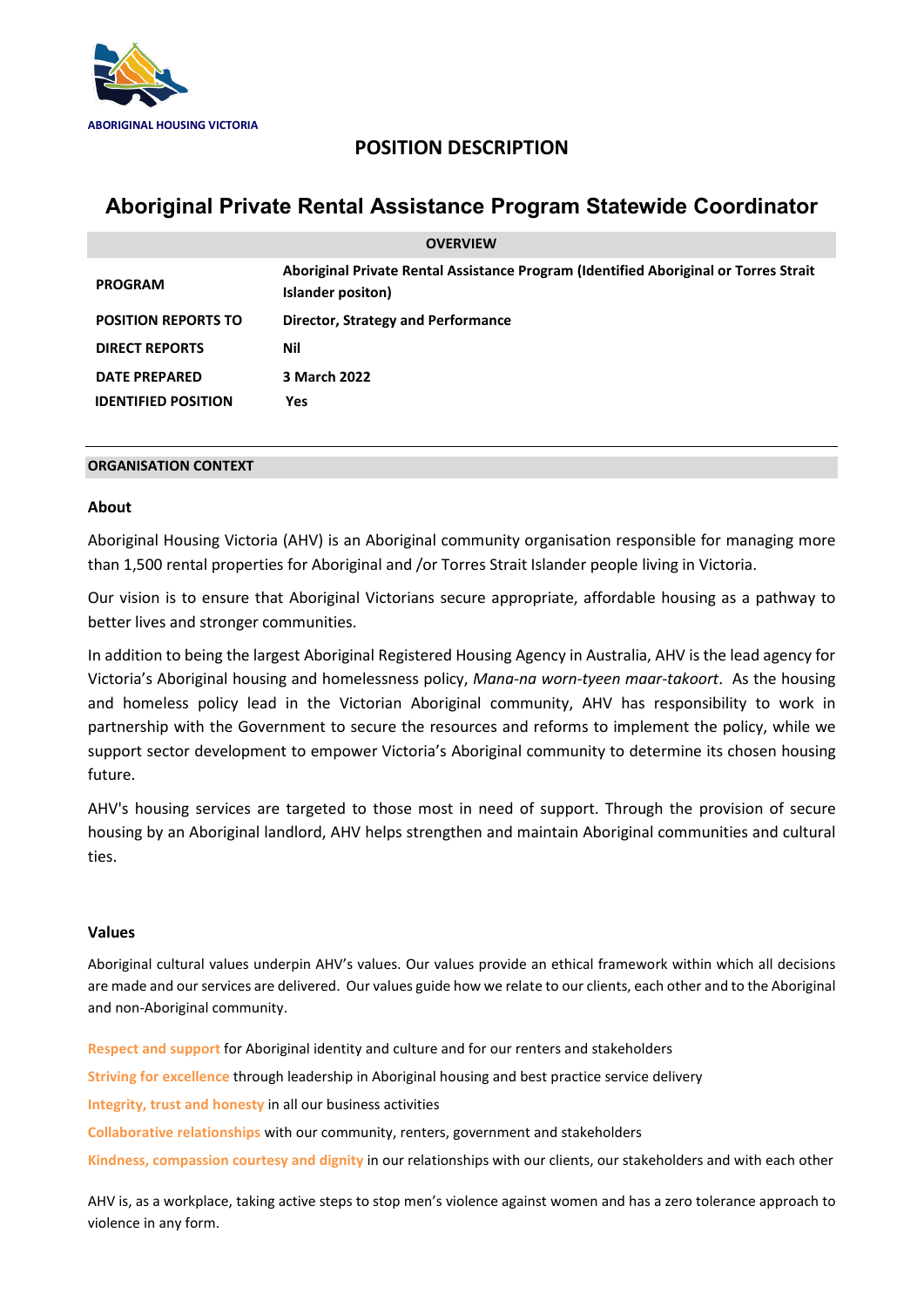#### **PROGRAM INFORMATION**

The Aboriginal Private Rental Assistance Program will operate from Aboriginal Community Controlled Organisations in five Victorian DHHS local areas based on highest demand from Aboriginal households seeking homelessness services. The key elements of the APRAP program include:

- **APRAP Statewide Coordinator –** Drives and supports the implementation of the program and undertakes capacity building activities that will enhance practice and support positive outcomes for Aboriginal households sustaining or entering into private rental. (This position)
- **Aboriginal Private Rental Brokers** improves and maintains access to private rental housing for clients by bringing sound knowledge of the private rental market. They administer the brokerage funds, build relationships with the private rental sector and are predominately office-based.
- **APRAP Plus Staff** Outreach positions working alongside the APRAP broker that provide extra, targeted support for people living in private rental to establish or maintain their tenancy.
- **APRAP Brokerage** flexible funding that can be tailored to the needs of the household. Uses includes; rent in advance, bond, storage and removals.

We are seeking to leverage the existing experience and expertise around housing and private rental to ensure the best possible outcomes for Aboriginal Victorians. One of the purposes of the statewide coordinator position is to coordinate a network for Aboriginal PRAP providers located in the Aboriginal Community Controlled Sector in five locations across Victoria. The networks purpose is to be able to learn from one another and share learnings and contribute to continuous improvement of the model. It may also make recommendations to improve or enhance the APRAP Guidelines to ensure cultural appropriate responses to the Aboriginal Community of Victoria.

#### **Building capacity through local collaboration and partnerships**

Specialist Homelessness Services have established relationships with private real-estate agents in their local community and it is critical that Aboriginal Service Providers are able to leverage and learn from these relationships. As part of this initiative, there is the capacity to enable learnings to be gathered and continuous improvement through the coordination capacity and networks so that Aboriginal PRAP providers can flexibly respond to the needs of people in their communities. Each community has its own unique identity and their needs can be different, so local understandings and flexibility is important.

#### **PURPOSE OF THE POSITION:**

The APRAP Statewide Coordinator has overarching responsibility for the co-ordination and implementation of the Aboriginal Private Rental Assistance Program. The position ensures: strong communication and collaboration across the network of APRAP brokers and APRAP plus staff; builds capacity across the program; develops and disseminates resources to improve performance; strengthens program consistency and effectiveness; and ensures responsiveness to Aboriginal program users. It will also be an important source of advice for policy development and advocacy.

The APRAP Coordinator's activities are central to the delivery of strategic action 3.1 of *Mana-na worn-tyeen maartakoort*: "to increase uptake of Private Rental". The APRAP program is a fundamental program response to reducing Aboriginal homelessness in Victoria.

#### **KEY RESPONSIBILITIES**

#### **1. Communication**

The APRAP Statewide Coordinator will work with the Director of Strategy and Performance to consult with the Aboriginal PRAP Providers to further define the role and position description based on their needs and negotiate any changes within the guidelines of the funder.

The position will convene and chair monthly meetings with all APRAP staff for the first 12 months. These meetings will be focussed on building the capacity of the team to implement the program, information sharing, problem solving,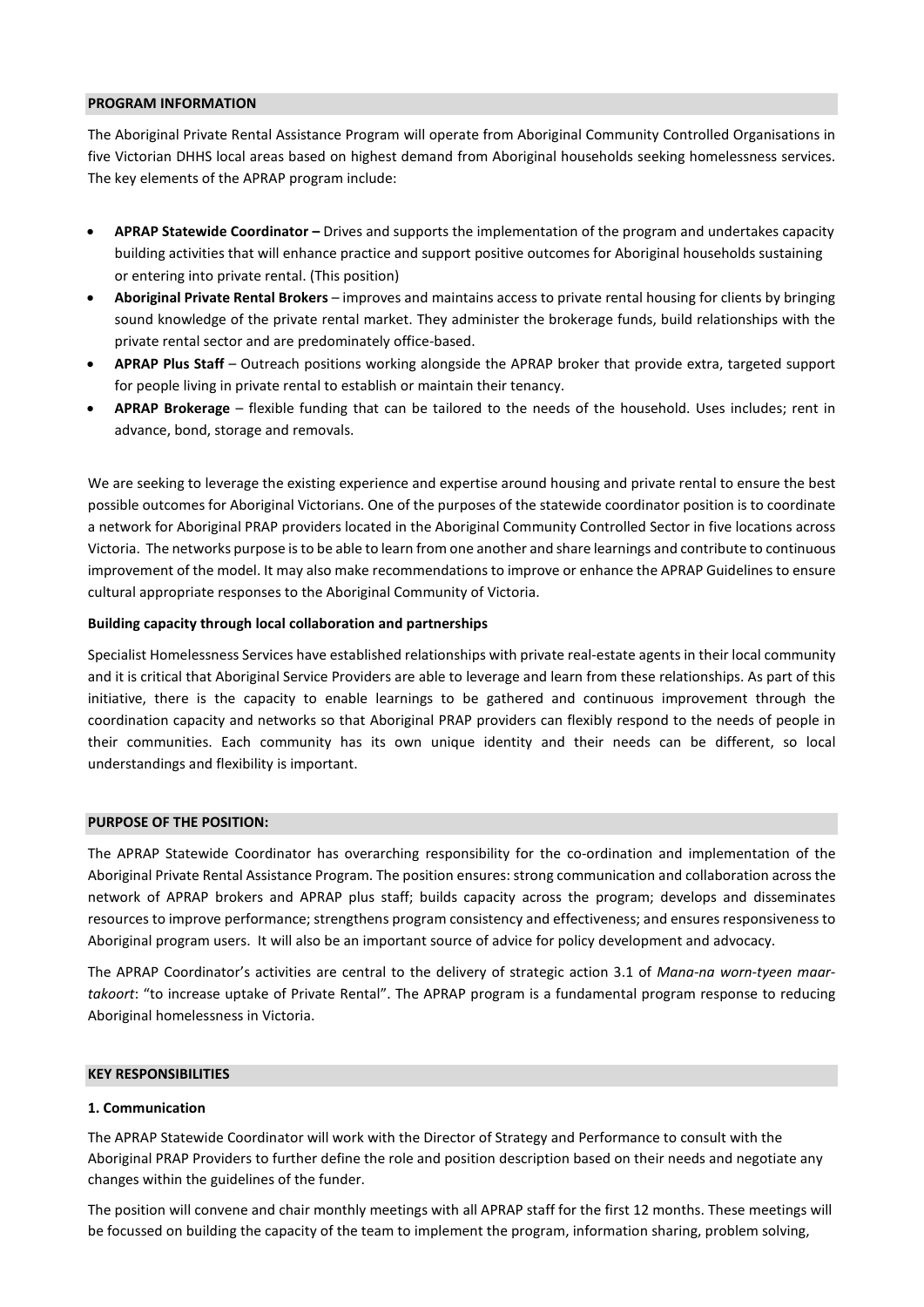peer support and sharing outcomes data. In the second year, the frequency of these meetings will be reviewed, meetings will continue to occur monthly or at a different frequency as agreed to by the group.

## **2. Collaboration**

The APRAP Coordinator will undertake to support APRAP providers to build collaborative partnerships with their local mainstream PRAP providers. These partnerships will focus on sharing examples of best practice in terms of service delivery to clients and the engagement of estate agents and landlords in achieving better access and outcomes for Aboriginal households.

## **3. Capacity Building**

The APRAP Statewide Coordinator will convene and facilitate two forums each year with APRAP staff to reflect on progress and plan and prioritise activities for the following six months. These forums will include case studies from APRAP providers highlighting successful outcomes. They will also include information on strategies and activities that enhance access and breakdown barriers to private rental for Aboriginal households.

The APRAP Coordinator may also focus on up-skilling non-APRAP Aboriginal homelessness staff in navigating private rental.

## **4. Resources**

The APRAP Coordinator will develop and disseminate relevant and practical resources and information in relation to successful private rental tenancies to support the program.

## **5. Consumer feedback**

The APRAP Coordinator will undertake an annual survey of APRAP clients seeking their feedback on their experiences of the APRAP program and the benefits and challenges of living in private rental. These reports will be shared with APRAP providers and the Department of Health and Human Services and will inform improvements to service delivery and highlight systemic issues that require strategic thinking in order to address.

## **6. Outcomes**

The APRAP Coordinator will maintain a Statewide Outcomes report that provides an overview of the outcomes achieved by the APRAP program. These reports will be submitted every six months to the funder.

## **QUALIFICATIONS AND LICENSES**

- A relevant tertiary qualification is preferred.
- Experience in tenancy management, particularly in the private rental market is desirable.
- Victorian driver's licence

## **KEY SELECTION CRITERIA**

- Awareness and appreciation of Aboriginal communities and cultures and an understanding of the issues affecting Aboriginal people in contemporary Australia and the diversity of circumstances of Aboriginal people.
- Proven ability to manage, supervise and provide leadership to a small team.
- Experience in housing management or programs and knowledge of the private rental market.
- Understanding of residential tenancy legislation and regulations.
- Experience working effectively with clients with complex needs.
- Demonstrated ability to effectively and confidently manage conflict.
- Excellent communication skills, both verbal and written.
- High level interpersonal skills, with a demonstrated capacity to work collaboratively with peers, staff and other stakeholders, and exercise influence in a range of contexts.
- Ability to work independently, including capacity to exercise effective personal judgement.